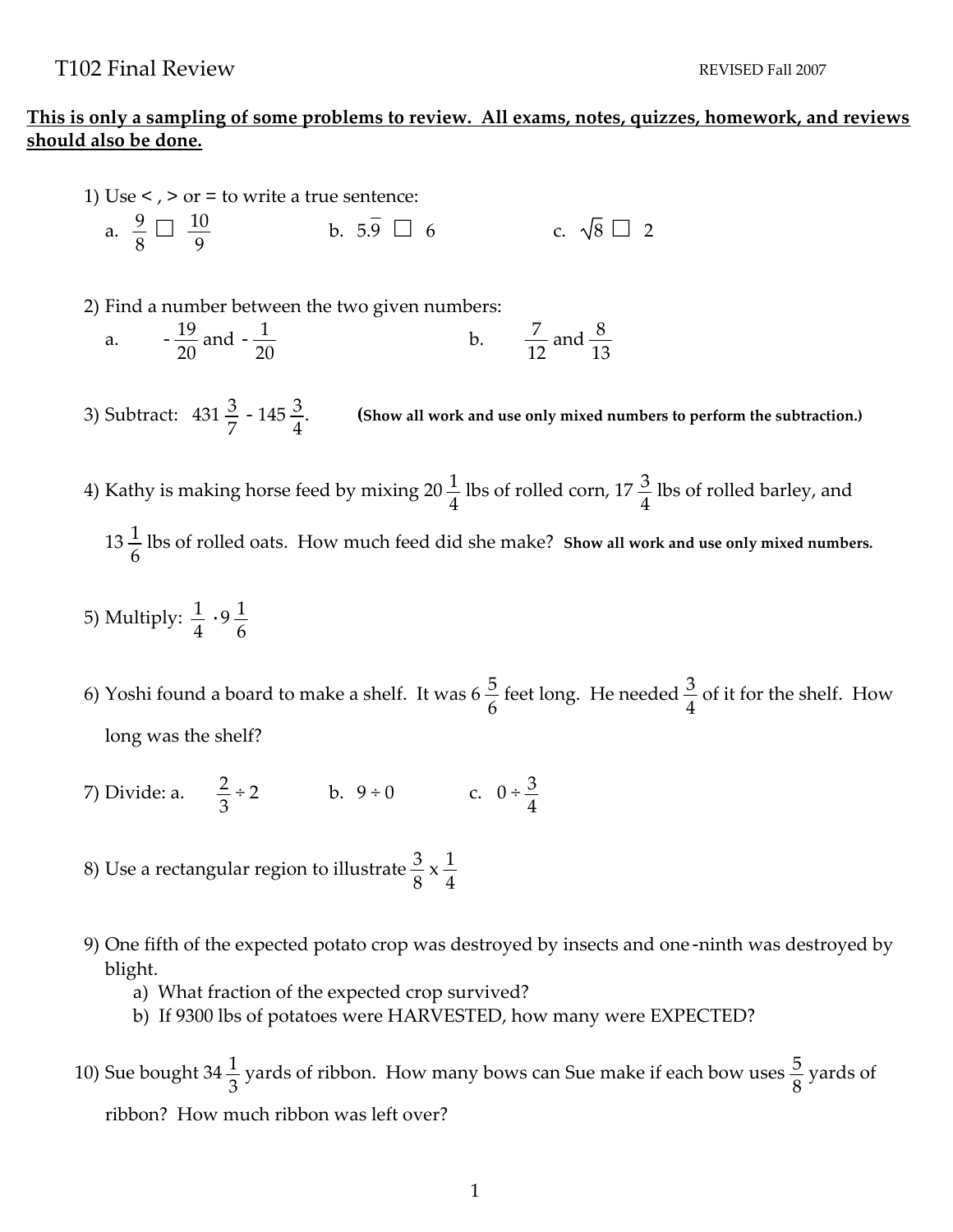- 11) Lee's recipe requires  $\frac{3}{4}$ 4 cups of bran flakes. If he uses only a  $\frac{1}{2}$ 8 cup measure, how many times will he need to fill it to make  $\frac{3}{4}$ 4 cup?
- 12) Twenty acres are required to produce 125 bushels of cucumbers. At this rate, how many acres would be required to produce 195 bushels of cucumbers?
- 13) If every employee's salary at the University increases each year by  $\frac{1}{12}$  of that person's salary the

previous year, find the following:

- a. Seth's present salary is \$50,401. What was his salary last year?
- b. Christyʹs present salary is \$36,000. What will her salary be in 2 years?
- 14) If the ratio of boys to girls is 3 : 4, what is
	- a. The ratio of boys to all students in the class?
	- b. If there are 28 students in the class, how many girls are in the class?
- 15) A 20-oz bottle of gourmet popcorn oil sells for \$1.68. A 60-oz bottle of generic popcorn oil sells for \$2.71. Which is the better buy?
- 16) Decide which property of real numbers is illustrated:
	- a.  $\frac{2}{2}$ 3  $+\left(-\frac{2}{2}\right)$  $\left(\frac{2}{3}\right) = 0$  b.  $1 \cdot \frac{2}{3} = \frac{2}{3}$ c.  $\frac{5}{8} \cdot \frac{8}{5} = 1$
- 17) a. Find the additive inverse of  $2x 5y$ 
	- b. Find the multiplicative inverse of  $\frac{-2a}{2}$ 3b
- 18) There is a law stating the "the ratio of the width to length for the American flag should be 10 to 19." Is a flag measuring 40 by 76 feet of the correct ratio?
- 19) Perform the following operations without a calculator: a.  $17.1 - 6.7432$  b.  $4.28 \div 0.2$  c.  $21.6 \times 1.704$
- 20) Write using scientific notation: a. 0.00021 b. 146,000
- 21) Write as a reduced fraction: a. 0.346 b.  $3.\overline{25}$  c. 0.583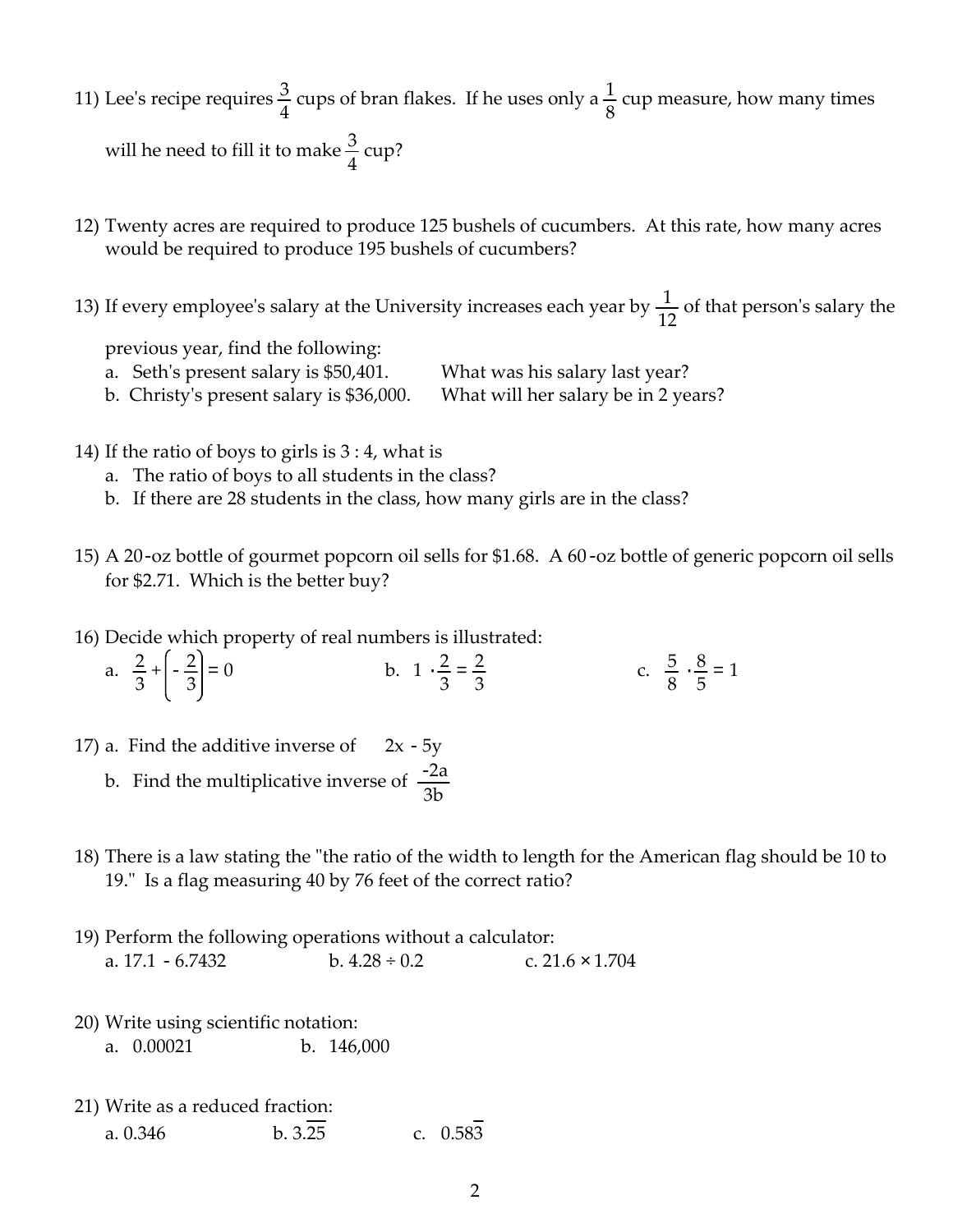- 22) Classify as rational or irrational: a.  $3\sqrt{5}$  b. 16.03143144314443... c. 4.7 d. 6.41 e. $\sqrt{169}$
- 23) Arrange the following real numbers in increasing order: 0.56 0.56 0.56 0.56556556... 0.566 0.5665665 0.565566555666...
- 24) Express the following fractions as decimals:

| 316<br>a |  |  |
|----------|--|--|
| 10       |  |  |

- 25) If 7.15 gallons of a certain liquid weigh 40 pounds, how much does one gallon weigh? Write you answer as a repeating decimal.
- 26) Diane needs 2.75m of material at \$1.98 a meter, 4.75m of material at \$1.59 a meter, 5 spools of thread at 70¢ each, and 2 zippers at 75¢ each. Will a \$20 bill cover the purchase? What is her approximate bill?
- 27) Classify as true or false.
	- a.  $\sqrt{x}$  = -8 for some *x*
	- b.  $\sqrt{17} = 4.123$

c. 
$$
\pi = \frac{22}{7}
$$

- d.  $\sqrt{-x}$  = 4 for some real *x*
- e. A nonrepeating, nonterminating decimal is an irrational number.
- f. A repeating, nonterminating decimal is a rational number.
- 28) For *a* = 0.5652 and *b* = 0.5652020020002...
	- a. Find a rational number between *a* and *b.*
	- b, Find an irrational number between *a* and *b.*
- 29) Simplify the following irrationals:
	- a.  $\sqrt{48}$  b.  $\sqrt{125}$
- 30) a. Express 42% as a decimal and a fraction.
	- b. 25 is 80% of what number?
- 31) A television was purchased and 8% tax was added to the purchase price. If the total bill was \$515.16, how much did the television cost?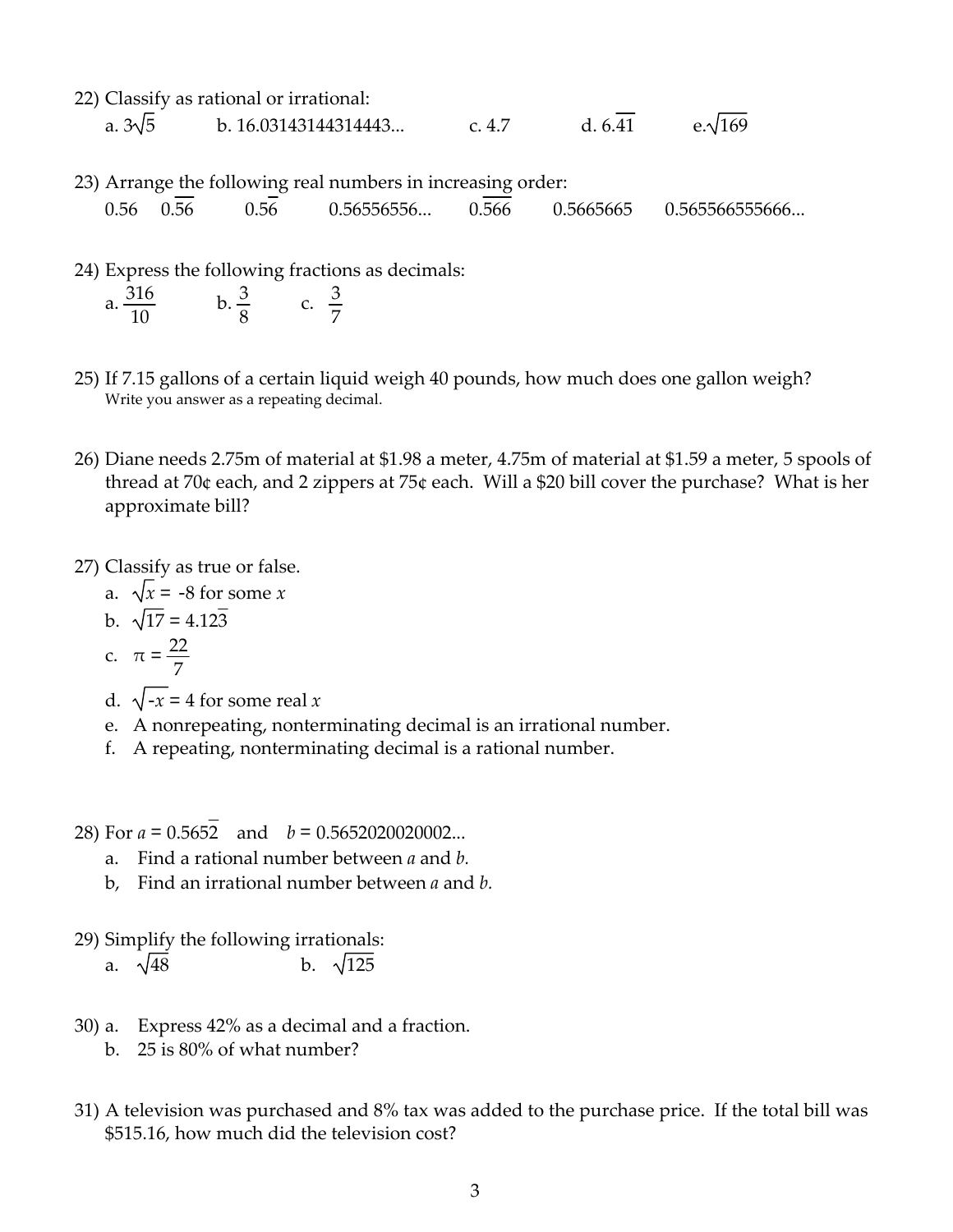- 32) If a new condo costs \$110,000 this year, what will it be worth in 10 years, if we assume a constant inflation rate of 12% a year, compounded annually?
- 33) A dress has been marked down from \$40 to \$32. What percent discount is this?
- 34) If you want to earn an annual rate of 10% on your investments, how much (to the nearest cent) should you pay for a note that will be worth \$5000 in 9 months?
- 35) To save for their retirement, a couple deposits \$10,000 in an account that pays 8% compounded quarterly. What will be the value of their investment after 25 years? How much interest will they have earned?
- 36) Suppose a bag contains 5 red and 2 white marbles. We randomly draw two marbles, one at a time. What is the probability of drawing marbles of different colors? Draw tree a. with replacement b. without replacement
- 37) A teacher has prepared a 5-item test with the first three items being true or false and the last two items being multiple choice with 4 choices each. What is the probability that a student will score 100 percent if every answer is chosen at random?
- 38) If a couple plans to have 7 children, what is the probability of having at least 1 boy?
- 39) A hat contains the letters in the word GEOMETRY. If 3 letters are drawn from the hat one at a time without replacement, what are the odds against spelling the word TRY?
- 40) A sorority sold 132 tickets for a \$330 television set. What is the expected value of a single ticket if only one ticket wins?
- 41) There are 12 nominees for president and 10 for vice president. In how many ways can the slate be chosen?
- 42) Find the number of ways to rearrange the letters in the following word: PROBABILITY
- 43) How many different 3-person committees can be formed from a group of 6 people?
- 44) If there are 30 applicants for a job, in how many ways can a manager select a first, second, and third choice candidate for the position?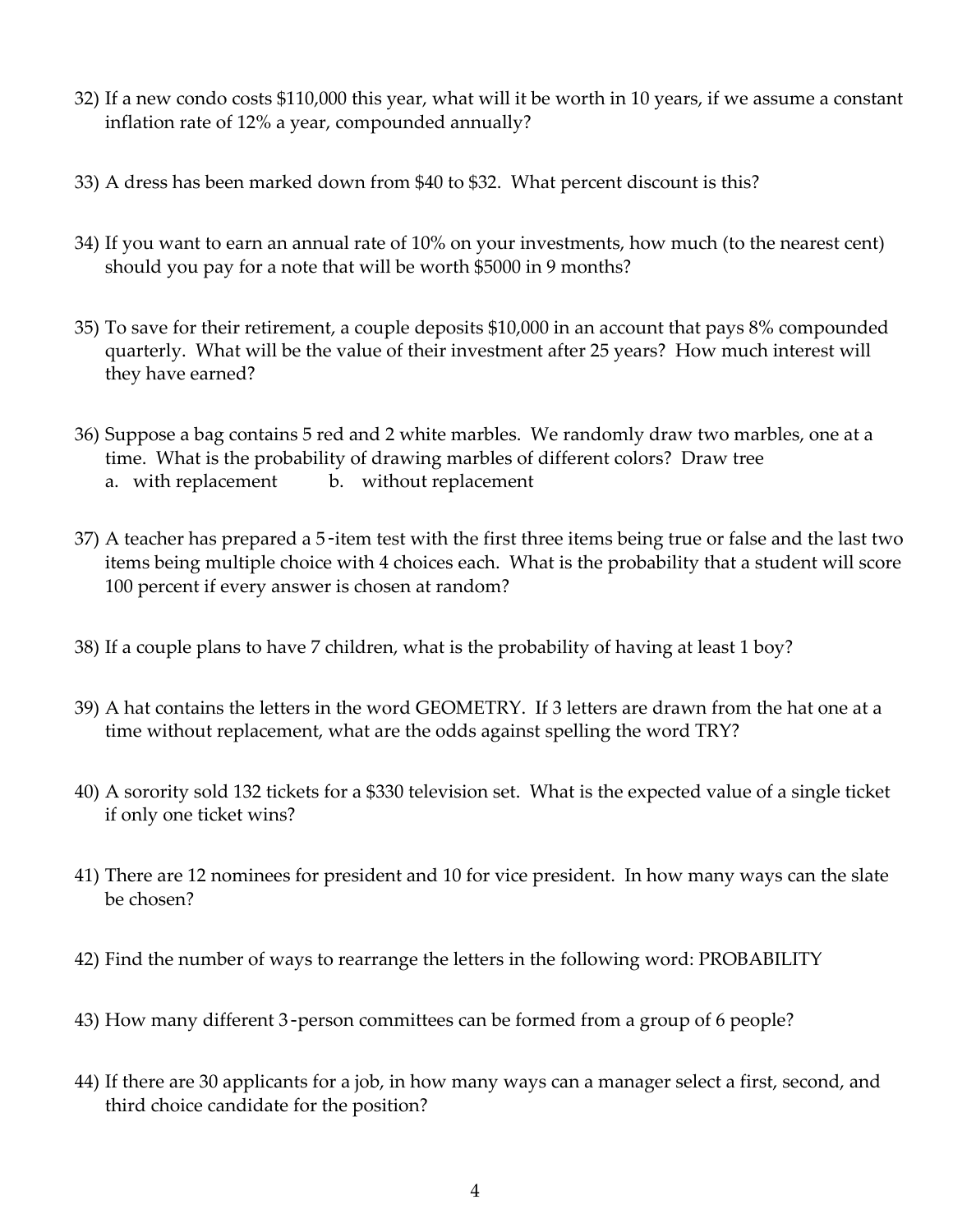- 45) The odds that the horse Apollo 1000 wins a race are 5:7. What is the probability that he loses?
- 46) Use the following numbers, taken from a table of random digits, to simulate having 5 children.

79075 23287 68585 79156 70821 74944 78389 71870 14774 03844 00749 81226 37395 97386 27461 51134 58213 28374 46175 17335

Repeat the experiment 20 times and give the experimental probability of having 2 boys and 3 girls.

- 47) Find the theoretical probability of having 2 boys and 3 girls. We are going to find the theoretical probability **without** writing out the complete tree of this experiment.
	- a. We need to know how many branches containing 2 boys and 3 girls are in the tree. Find this out by using one of the counting methods from Section 7.5.
	- b. We need to find the probability of any one of these branches that have 2 boys and 3 girls.
	- c. Combine answers to 1st and 2nd steps to find the theoretical probability of having 2 boys and 3 girls.
- 48) If a letter is drawn from container 1, shown below, and placed in container 2, and then a letter is drawn from container 2, what is the probability that the last letter drawn is an E?

| レロ |  |
|----|--|
|    |  |

49) An experiment consists of choosing a box and then drawing a letter. What is the probability that the letter drawn is an E?

| ш | нн<br>ы, |
|---|----------|
|   |          |

- 50) A game consists of rolling 2 dice. Rolling double 1ʹs pays \$7.20. Rolling double 6ʹs pays \$3.60. Any other roll pays nothing. What is the expected value for this game?
- 51) Two dice are tossed. Find the probability of getting a sum of at least 7.
- 52) There are 35 fish in a pond. We know that 16 of these fish are males, 4 of these males are salmon, and there are 7 salmon in the pond. What is the probability that a randomly selected fish is a salmon, given that it is a male?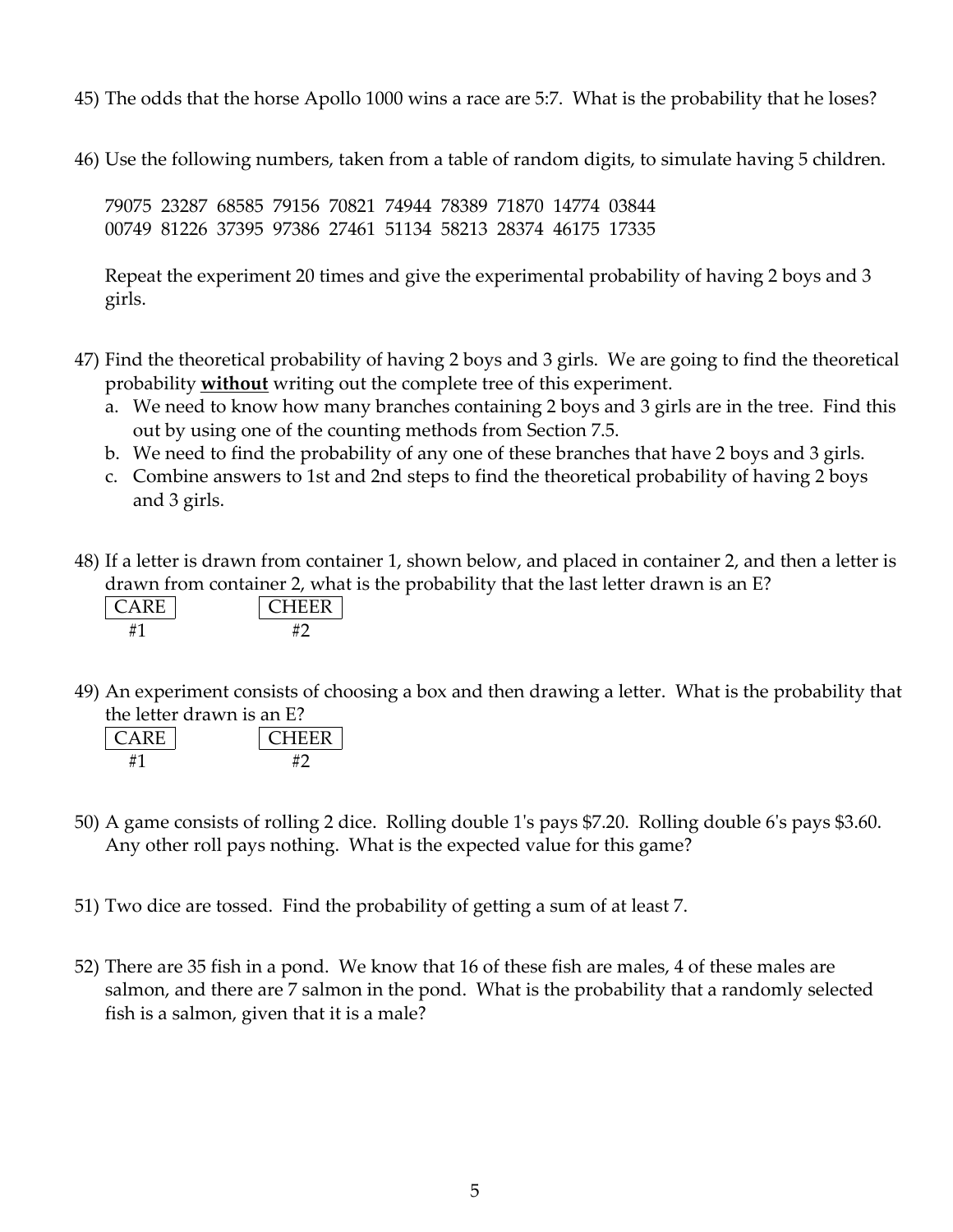- 53) Complete each of the following:
	- a) If A is an impossible event, then P(A) = \_\_\_\_\_\_\_\_\_\_\_\_\_\_\_
	- b) If A is a certain event, then  $P(A) = \square$
	- c) If A is any event, then  $\overline{P(A)}$
	- d) If A is any event, then P(A) = \_\_\_\_\_\_\_\_\_\_\_\_\_\_\_
- 54) A company selected 1000 households at random and surveyed them to determine a relationship between income level and the number of television sets in a home. The information gathered is listed in the table:

|                       | 0 TVs            | 1 TV | 2 TVs | 3 TVs | More than<br>3 TVs | <b>TOTALS</b> |  |
|-----------------------|------------------|------|-------|-------|--------------------|---------------|--|
| less than<br>\$12,000 | $\boldsymbol{0}$ | 40   | 51    | 11    | $\boldsymbol{0}$   |               |  |
| $$12,000 -$<br>19,999 | $\boldsymbol{0}$ | 70   | 80    | 15    | $\mathbf{1}$       |               |  |
| $$20,000 -$<br>39,999 | $\overline{2}$   | 112  | 130   | 80    | 12                 |               |  |
| $$40,000 -$<br>59,999 | 10               | 90   | 80    | 60    | 21                 |               |  |
| \$60,000 or<br>more   | 30               | 32   | 28    | 25    | 20                 |               |  |
| <b>TOTALS</b>         |                  |      |       |       |                    |               |  |

Compute the approximate empirical probabilities:

- a. of a household earning \$40,000 59,999 per year and owning 0 television sets.
- b. of a household earning less than \$20,000 per year or owning exactly 2 television sets.
- c. of a household earning more than \$39,999 per year and owning more than 3 television sets.
- d. of a household earning less than \$20,000 given that they own exactly 2 television sets.
- e. of a household owning exactly 3 television sets given that they earn \$20,000 59,999 per year

55) The following are the weights in kilograms of Mr. Brownʹs class: 28 25 24 27 32 35

- a) Find the range
- b) Find the mean
- c) Find the median
- d) Find the mode
- e) Find the variance
- f) Find the standard deviation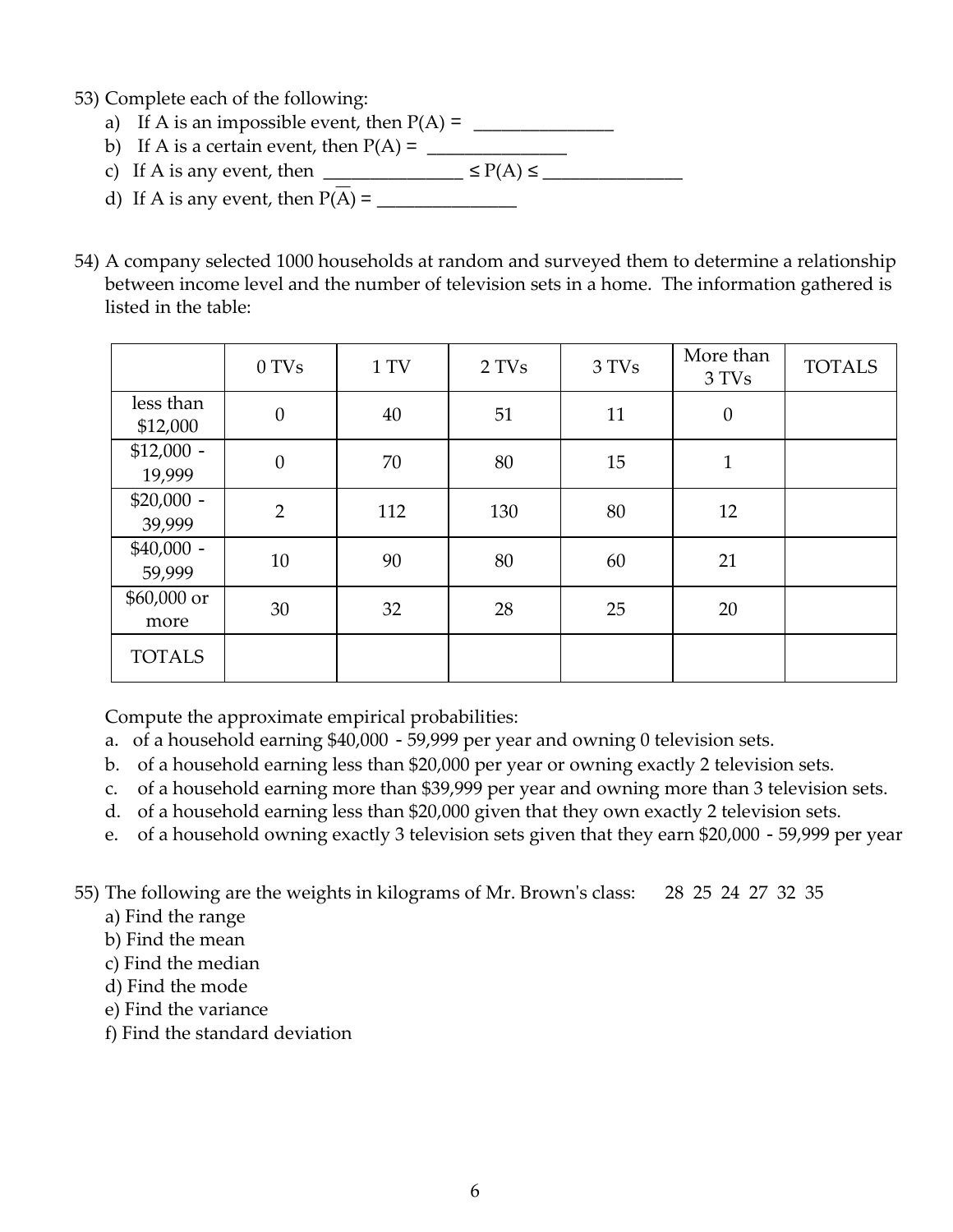56) The table below show the soft drink preferences of people in three age groups.

|                   | Cola | Root Beer | Lemon-Lime |
|-------------------|------|-----------|------------|
| under 21          |      |           |            |
| between 21 and 40 | 35   |           |            |
| over 40           |      |           |            |

- a. If one of the 255 subjects is randomly selected, find the probability that the person is over 40 and drinks cola.
- b. If one of the 255 subjects is randomly selected, find the probability that the person is over 40 given that they drink root beer.
- c. If one of the 255 subjects is randomly selected, find the probability that the person drinks root beer given that they are over 40 .

57) The following represent the grades of three exams from a class of 16 students.

| Exam I: 60 91 90 89 85 89 90 98 83 85 86 86 75 80 83 69   |  |  |  |  |  |  |  |  |
|-----------------------------------------------------------|--|--|--|--|--|--|--|--|
| Exam II: 76 75 86 77 54 65 56 65 84 60 78 62 78 86 83 65  |  |  |  |  |  |  |  |  |
| Exam III: 87 68 67 64 71 77 64 61 71 96 88 70 71 61 84 97 |  |  |  |  |  |  |  |  |

- a. Use the test scores for Exams I and II to draw a back to back stem and leaf with the stems defined to be the tens digit.
- b. Make a grouped frequency table for the scores of Exam II using the lowest score to start the first class and make 5 classes.
- c. Use the grouped frequency table to draw a histogram.
- d. Use the scores from Exam I to draw a line plot.
- e. Draw a box and whisker graph and determine if there are any outliers.

58) Given the box and whisker graph below:



- a) Find the median.
- b) Find the first quartile.
- c) Find the third quartile.
- d) Find the interquartile range.
- e) Provide a set of data that fits this box plot.

f) By looking at the box plot what can you conclude about the data?

59) The mean age of the 6 women in a class is 23. The mean age of the 10 men in the same class is 26. What is the mean age of the 16 students in the class?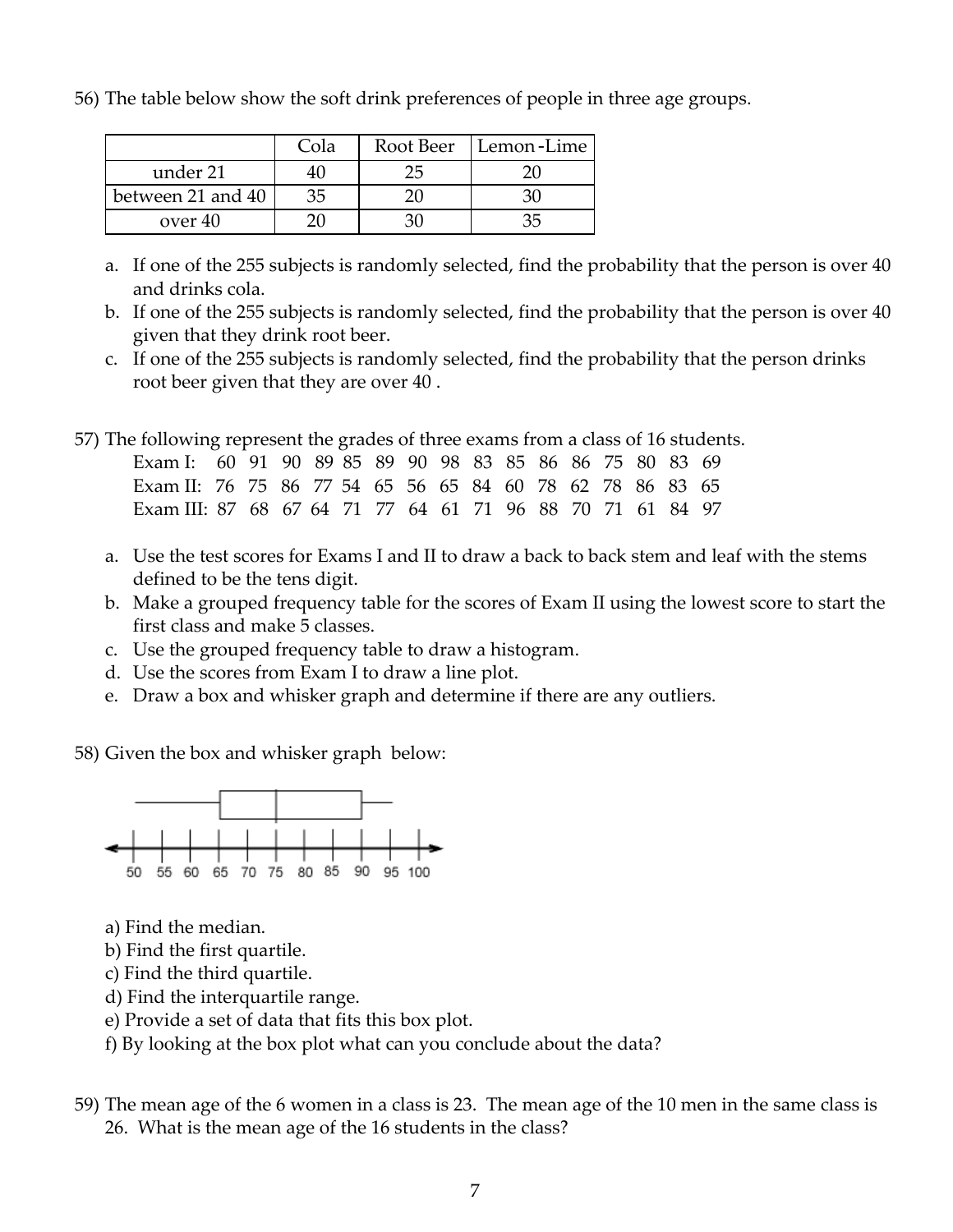- 60) The mean age of the members of a family of 5 is 25. What will the mean age of the same family of five be 3 years from now?
- 61) The mean average for Annʹs 5 test scores was 62.5. How much will a score of 100 increase her mean average?

62)



- a. In which month are the most licenses issued and how many are issued?
- b. How many more licenses were issued in August than in March?
- 63) A manufacturer records the number of errors each work station makes during the week. The data are as follows.



- a. What are the high and low scores?
- b. What is the mode?
- c. What is the median?
- d. What is the mean? (Round to 2 decimal places)
- 64) At one high school, the mean time for running the 100-yard dash is 15.2 seconds with a standard deviation of 0.9 seconds. The times are very closely approximated by a normal curve. Find the percent of times that are:
	- a. Greater than 15.2 seconds b. Less than 17 seconds
	- c. Between 14.3 and 16.1 seconds d. Greater than 16.1 seconds
- -
	- e. Between 15.2 and 16.1 seconds f. Between 17 and 17.9 seconds
-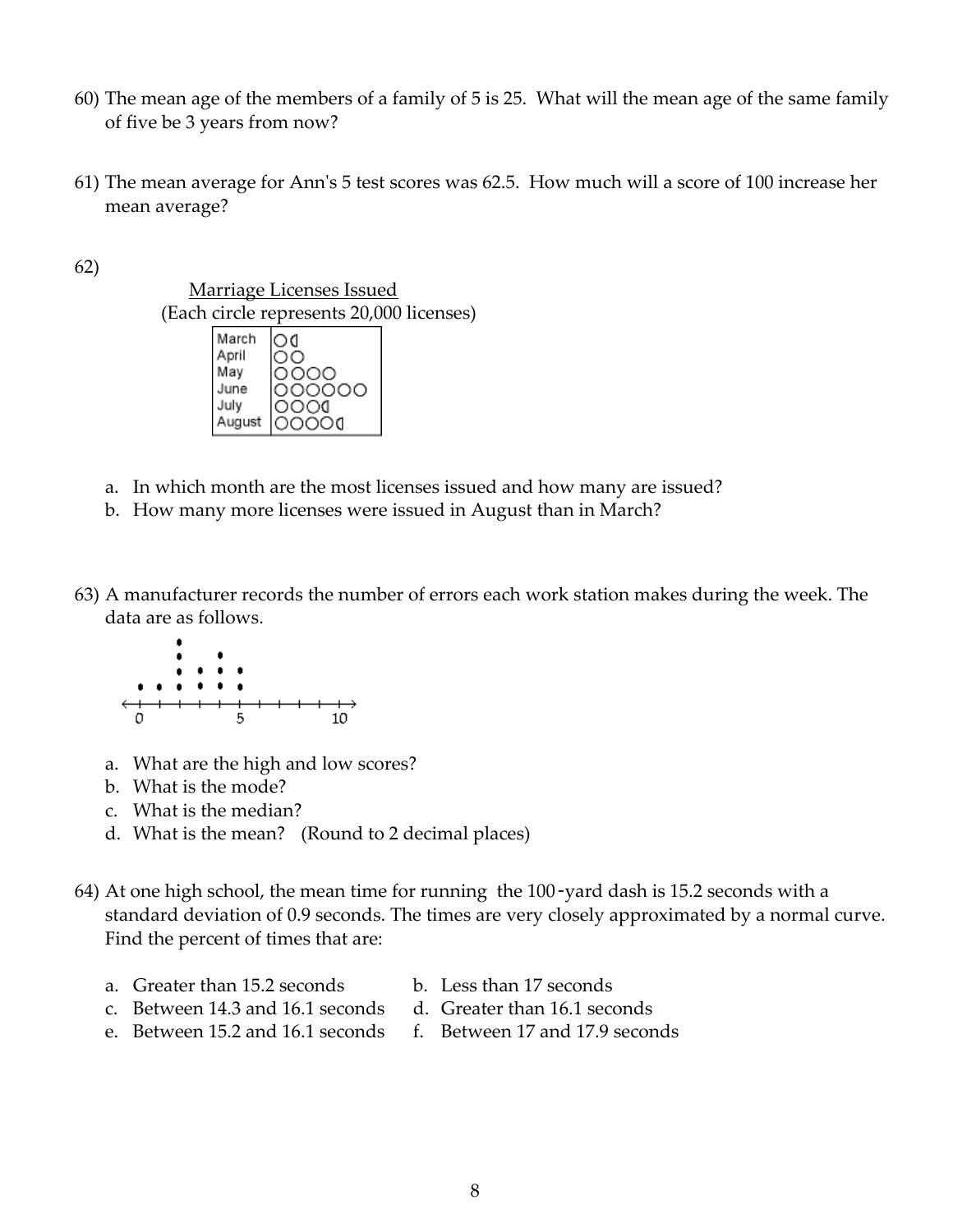65) The following scatterplot shows the heights (in inches) of a group of children and their ages.



a) From this data, *about* how old do you think a child is who is about 39 inches tall?

b) What type of correlation is there for this data?

- 66) "38% of adults in the United States regularly visit a doctor." This conclusion was reached by a college student after she had questioned 520 randomly selected members of her college. What is wrong with her survey?
- 67) "7 out of 10 dentists recommend Brand X toothpaste." This finding is based on the results of a survey of 10 randomly selected dentists. What is wrong with this survey?
- 68) A questionnaire is sent to 10,000 persons. 5,000 respond to the questionnaire. 3,000 of the respondents say that they "love chocolate ice cream." We conclude that 60% of people love chocolate ice cream. What is wrong with this survey?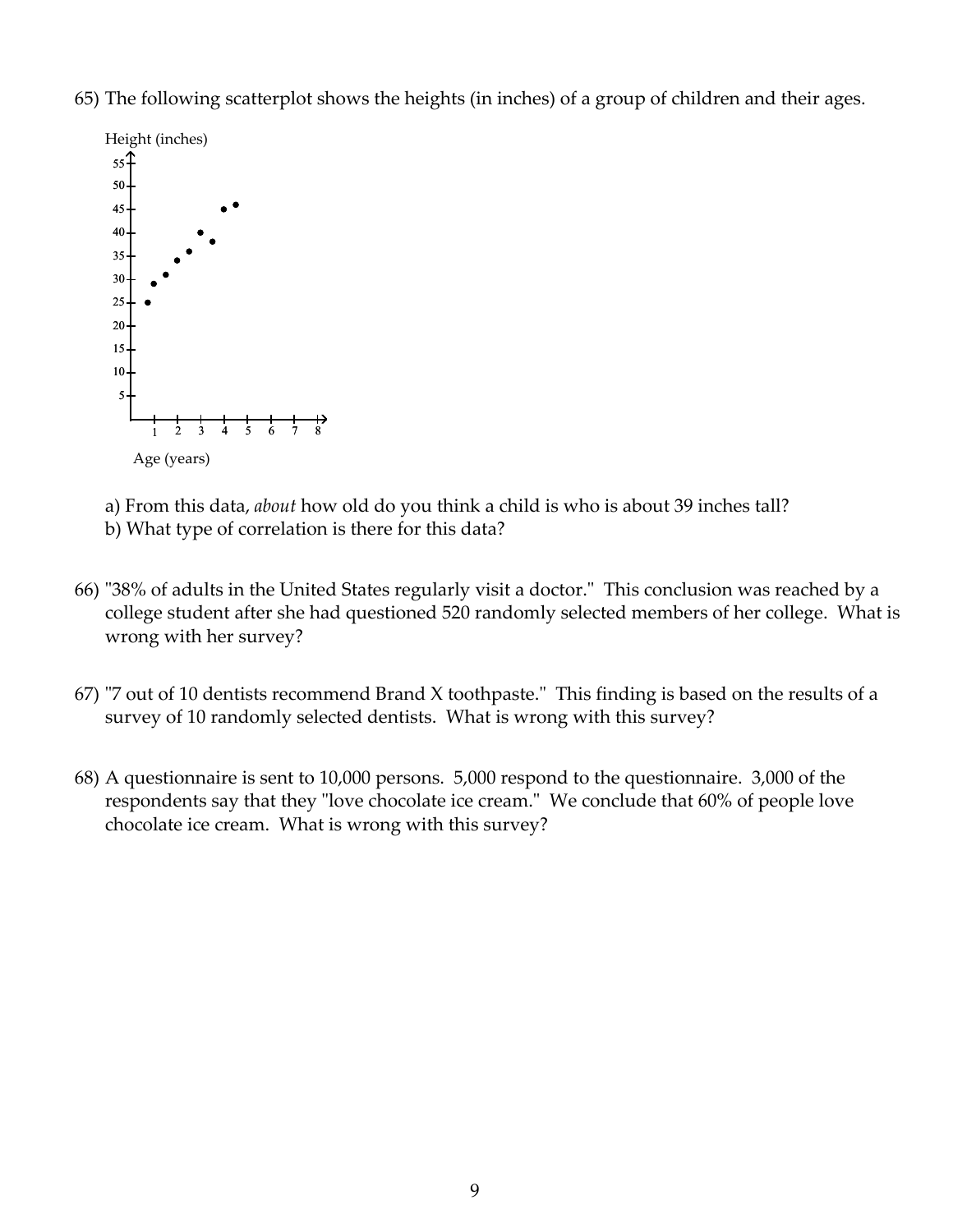1) a.  $>$  b. = c. > 2) a. Sample answer:  $-\frac{17}{20}$  b. Sample answer:  $\frac{23}{39}$  $\frac{23}{39}$ 3)  $285\frac{19}{29}$ 28 4)  $51\frac{1}{7}$ 6 pounds  $(5) \frac{55}{3}$ 24 or  $2\frac{7}{2}$ 24 6)  $5\frac{1}{9}$ 8 feet 7) a.  $\frac{1}{2}$ 3 b. undefined c. 0  $(8) \frac{3}{25}$ 32 9) a.  $\frac{31}{45}$  b. 13,500 lbs 10) 54 bows with  $\frac{7}{12}$  yds left 11) 6 times 12) 31  $\frac{1}{5}$ 5 acres 13) a. \$46,524 b. \$42,250 14) a.  $\frac{3}{7}$  b. 16 girls 15) the 60-oz bottle 16) a. Additive Inverse property of Real Numbers b. Multiplicative Identity property of Real Numbers c. Multiplicative Inverse property of Real Numbers 17) a.  $-2x + 5y$ b.  $\frac{3b}{2a}$ 18) Yes 19) a. 10.3568 b. 21.4 c. 36.8064 20) a.  $2.1 \times 10^{-4}$  b.  $1.46 \times 10^{5}$ 21) a.  $\frac{173}{500}$ 500  $b. \frac{322}{00}$ 99 c.  $\frac{7}{16}$ 12 22) a. S b. S c. Q d. Q e. Q 23) .56, .56556556..., .565566555666..., .56, .566, .56656665..., .56 24) a. 31.6 b. 0.375 c. 0.428571 25) 5.594405 ~ 5.6 pounds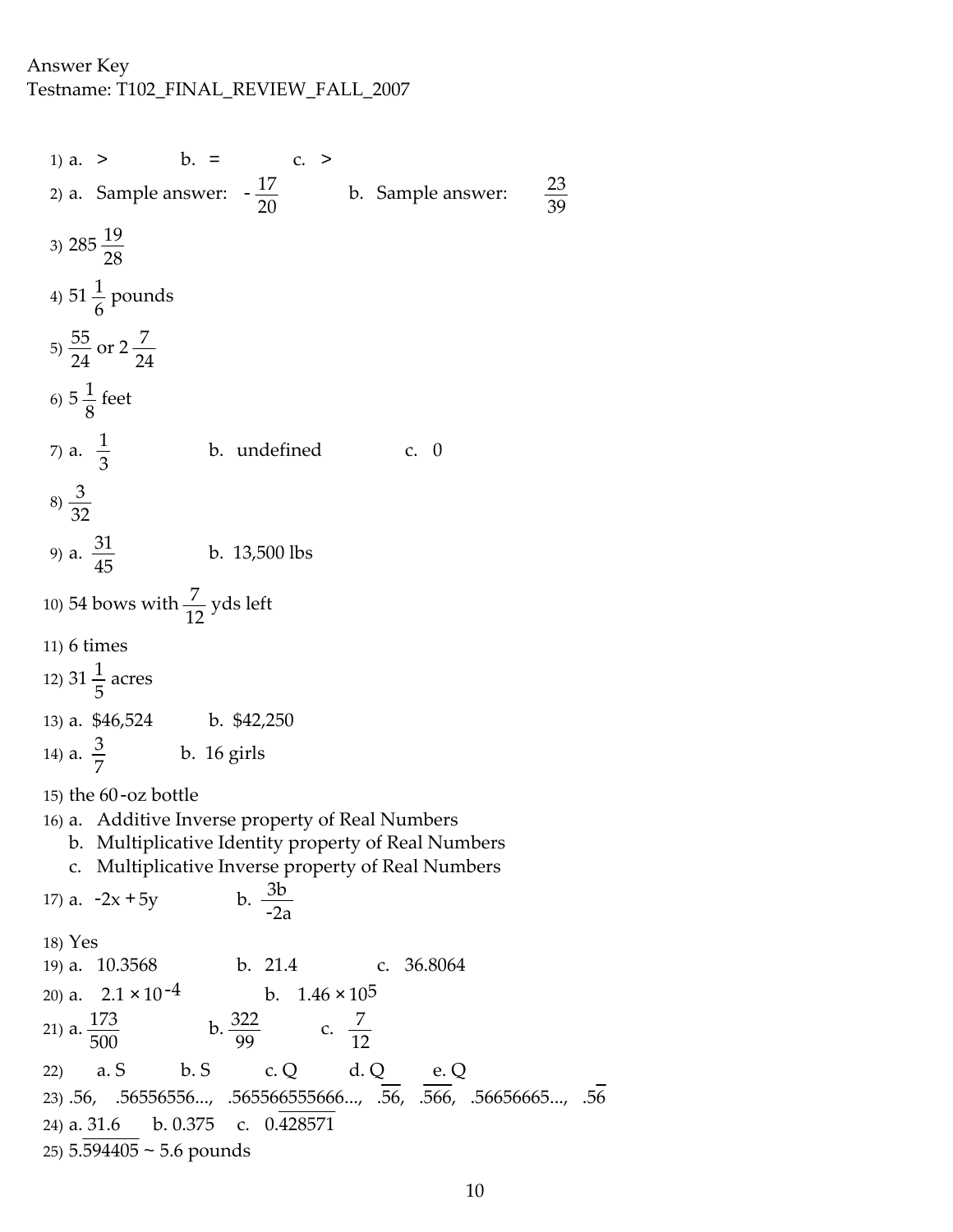```
26) Yes; $18.00 rounded off
27) a) False b) False c) False d) True e) True f) True
28) a) Many answers; example : a. 0.56521 b. 0.5652122112221...<br>29) a. 4\sqrt{3} b. 5\sqrt{5}29) a. 4\sqrt{3}30) a. .42, \frac{21}{50}b. 31.25
           50
31) $477
32) $341,643.30
33) 20%
34) $4651.16
35) $72,446.46
  $62,446.46 interest
36) a. 20/49 b. 10/21
37) 1/128
38) 127/128
39) 335 to 1
40) $2.50
41) 120
42) 9,979,200
43) 20
44) 24,360
45) 7/12
46) Answers vary
47) a. 10 b. 1/32 c. 10/32
48) 3/8
49) 13/40
50) $0.30
51) 7/12
52) 1/4
53) a) 0 b) 1 c) 0 P(A) 1 d) 1 - P(A)
54) a) 1/100 = .01 b) 253/500 = .506 c) 41/1000 = .041 d) 131/369 e) 140/59755) a) 11 b) 28.5 c ) 27.5 d) no mode e) 14.92 f) 3.86
56) a. 4/51 b. 2/5 c. 6/17
57) a.
                  546
               9 0 6 0 2 5 5 5
                 5|7|5678899665533083466
            8 1 0 0 9
  b. Grades for Exam II
     Classes Frequencies
      54- 60 3
```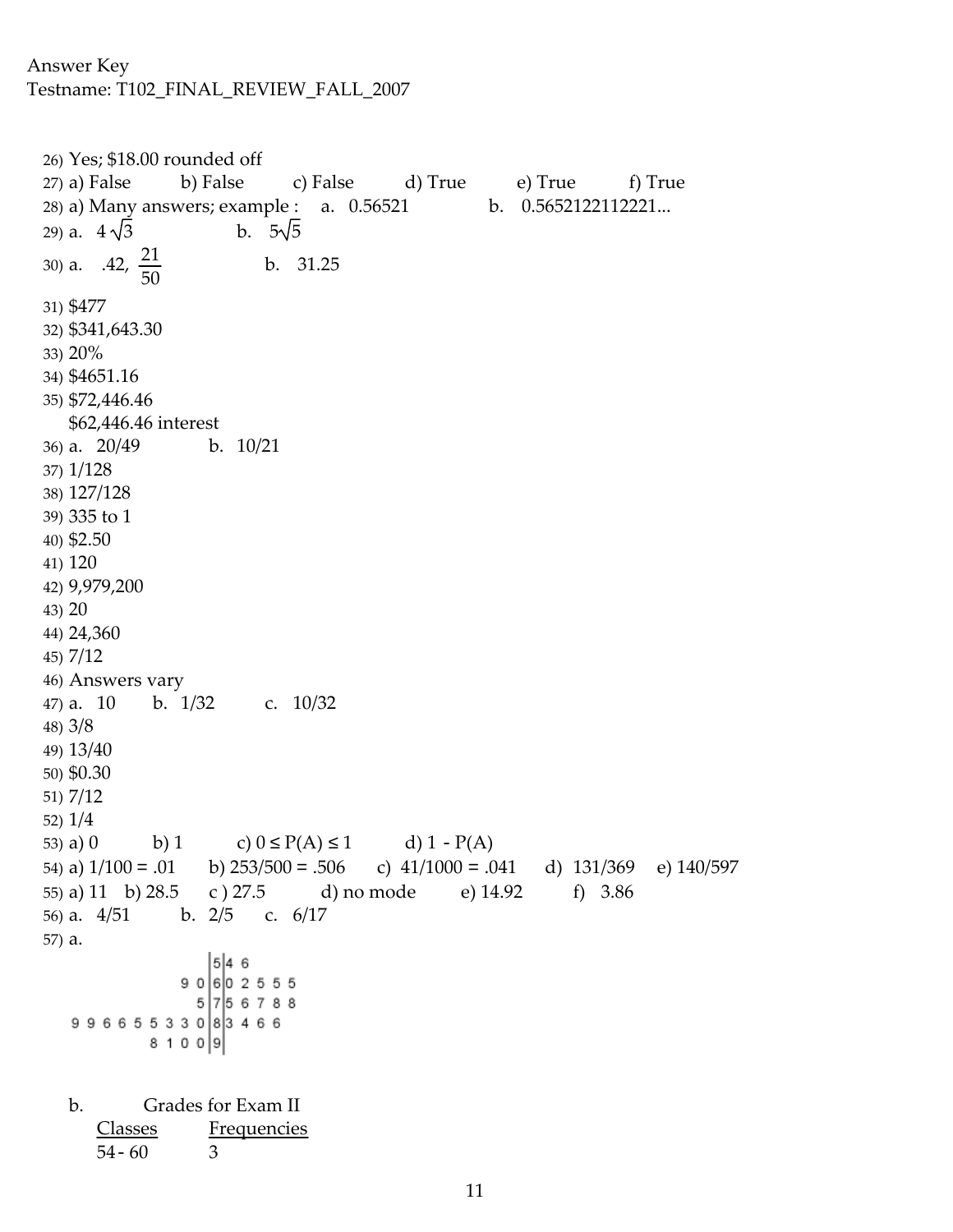

IQR=8; 1.5(8)=12; 2 outliers: 60 & 69

58) a) 75 b) 65 c) 90 d) 90 - 65 = 25 e) answers vary

f) no outliers; 50% of its measurements lie between 65 and 90, so it varies a good bit 59) 24.875

- 60) 28
- 61) New average =  $68.75$ ; increase of  $6.25$
- 62) a. June; 120,000 b. 60,000
- 63) a. 0 and 5 b. 2 c. 3 d. 2.85